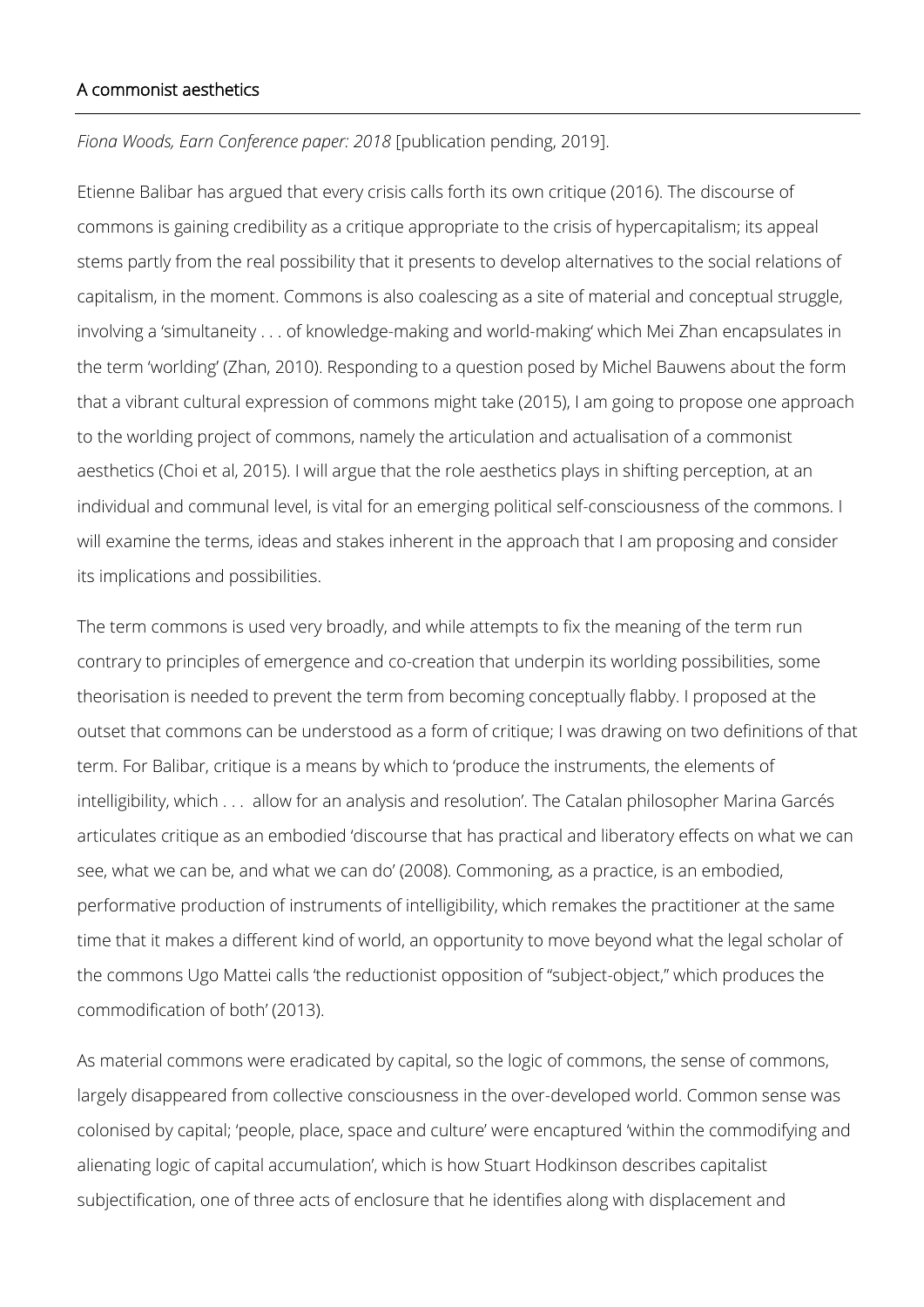privatisation (Hodkinson, 2012: 509). Those of us who would engage in the kind of immanent, embodied critique that Garcés' proposes would have to begin by searching for contradictions and challenging orthodoxies within our colonised selves, a step towards the necessary rehabilitation of common sense that Mattei advocates, which is necessary to move towards a less alienating and more meaningful production of social relations (2013).

The worlding project of commons, as I stated at the outset, has world-making and knowledge-making aspects; both have an aesthetic foundation. Aesthetics is many things, as I will argue here. At its most fundamental, aesthetics is a capacity, a mode of apprehending which is both receptive and productive. It arises from the immediacy of an individual's sensuous relationship to the world, but also involves the recognition of a coherent relationship between the particular and the general, without reference to concepts or categories. Barbara Carper captured this very precisely in her study of the role of aesthetic knowledge in nursing practice. The aesthetic sense as described by Carper involves a capacity to abstract from particulars which 'resist projection into the discursive form of language' (Langer, 1957: 23 quoted in Carper, 1978: 16). It is not the individual elements in themselves which are significant, but their relationship in space and time. Following John Dewey (1980), Carper argues that to know in the (a)esthetic sense involves actively gathering together 'details and scattered particulars into an experienced whole for the purpose of seeing what is there' (1978: 26). A nursing action could be considered (a)esthetic where it involves 'the active transformation of an immediate object – [in this case] the patient's behaviour – into a direct, non-mediated perception of what is significant in it' (1978: 26). As a capacity to attend to what cannot be subsumed under categories or concepts, aesthetics feeds the imagination, the faculty which Immanuel Kant identified as linking sensuousness and understanding (Bowie, 2003: 16 - 48). Being both receptive and productive, aesthetics is a process by which sensible intuitions are made available for cognitive synthesis and by which concepts may be rendered sensuous (ibid).

Kant's contemporary, Friedrich von Schiller, recognised in this mode of knowledge production a means for bringing feeling and reason into alignment, educating and modulating the psyche of the newly emerging bourgeois subject (1794). For theory to become ideology, Terry Eagleton contends, it must first pass through the sensuous life of the body, which is why modern aesthetics initially had less to do with art and more to do with 'manners' and the coercive hegemony of taste (Eagleton, 1992). The need to formulate a new political unconscious for the emerging ruling class was one of the driving forces in the development of Enlightenment Aesthetics, according to Eagleton. For an ideology to take hold he says, 'structures of power must become structures of feeling' (ibid: 21); the role of aesthetics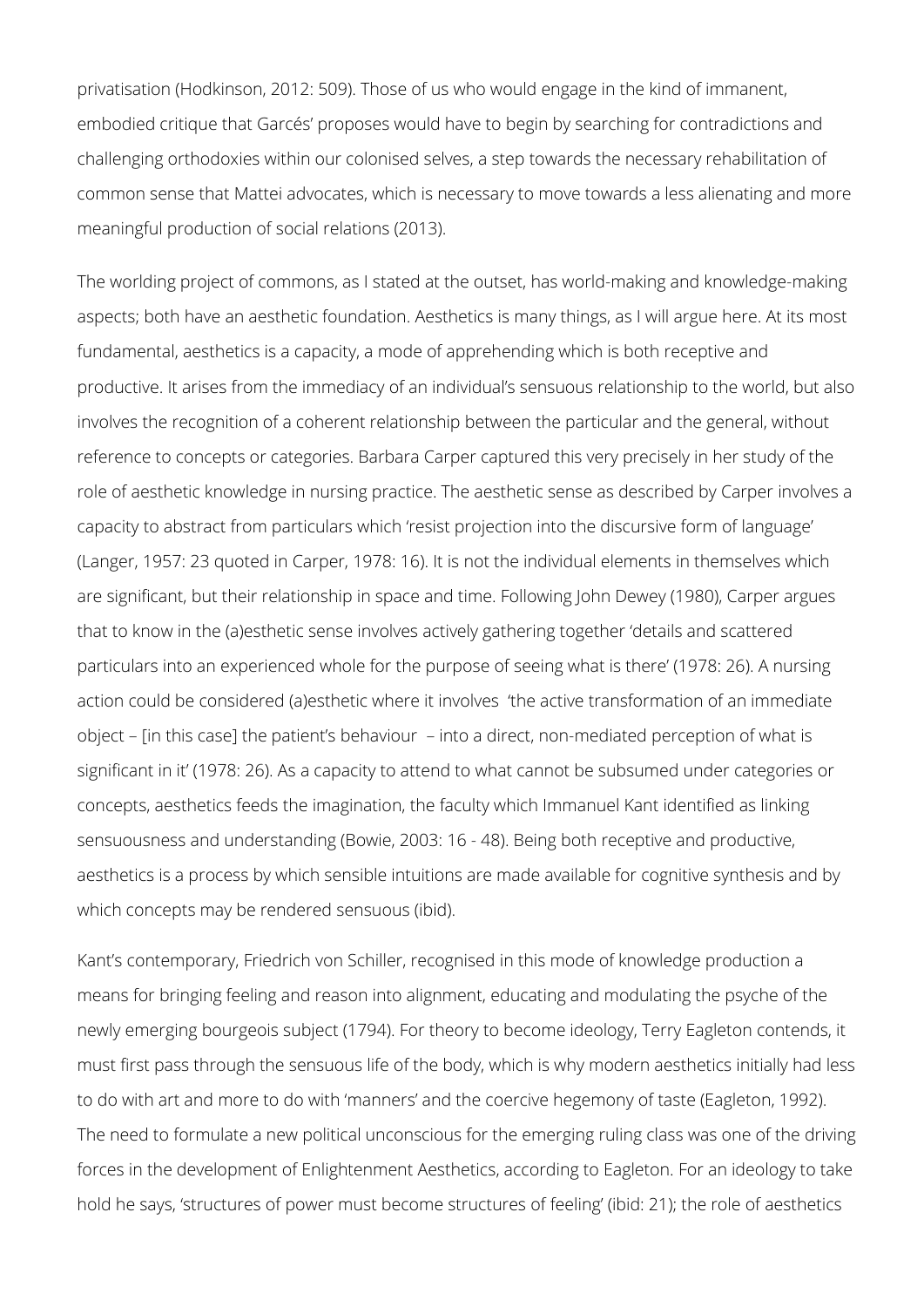in rendering concepts sensuous makes it an ideal tool for manipulation of the political unconscious. However, aesthetics is also a tool of intelligibility. Aesthetic acts explore and invent new ways of making sense of what is given to us as common sense, to paraphrase Jacques Rancière (2005: 139); unanticipated forms of visibility are produced in the process. To create a rupture between what we sense and how we make sense of it is an effect of aesthetics at its most critical. This is what Rancière terms 'dissensus' (2010), and it is at the heart of his theory of the politics of aesthetics.

Up to this point I have largely omitted 'art' from my analysis in order to focus on aesthetics as a dynamic. I have spoken about aesthetics in a number of ways: as a capacity to attend to what resists conceptualisation; as a form of knowing and a form of knowledge production; as an educational project to bring feeling and reason into alignment; as a way of modulating the psyche; as an instrument in shaping the political unconscious; as a means of translating structures of power into structures of feeling; as a tool of subjectification and a tool of intelligibility; as a means of inventing new forms of sense-making; as a means of rupturing the regime of visibility that determines what can be envisaged. Modern aesthetics is animated by these contradictory properties, and in the post-Enlightenment period these same contradictions reinvigorated the social institution of art, situating it in an indeterminate condition between art and life; not-merely-art and not-quite-life, as Rancière puts it. In his account art becomes 'a form of framing of common space and a mode of visibility' (2010: 138), not unlike Hannah Arendt's analysis of the social institution of public as a space of appearance, a common framework of interaction that makes possible the disclosure of a shared world (1958).

In the early 19<sup>th</sup> C the public sphere was expected to perform as a kind of circuit for reasoned debate. This idealised form was soon exploited as an apparatus to legitimate particular interests, negating what it excluded as Negt and Kluge have argued (1993). In spite of forces of enclosure acting upon it however, the public sphere retains its potency as 'a social space created by the reflexive circulation of discourse' (Warner, 2001). When the fragmented and invisibilised residues of the dominant public sphere aggregate or reorganise around a matter of common interest, the public sphere is temporarily reclaimed as a shared resource, as a commons. What had been incoherent may take shape as the source of a new public language. This is the point at which art and public, in their poetic and political aspects, are most closely related; the possibility of making and disclosing worlds-in-common.

There is one aspect of aesthetics that I have not yet discussed and that is aestheticization. When power of any kind appeals to '. . . the body's spontaneous impulses, [and becomes] entwined with sensibility and the affections' in ways that inhibit reflection, that power has become aestheticized in Eagleton's terms (Eagleton, 1990: 20). Hito Steyerl echoes this idea when she describes the current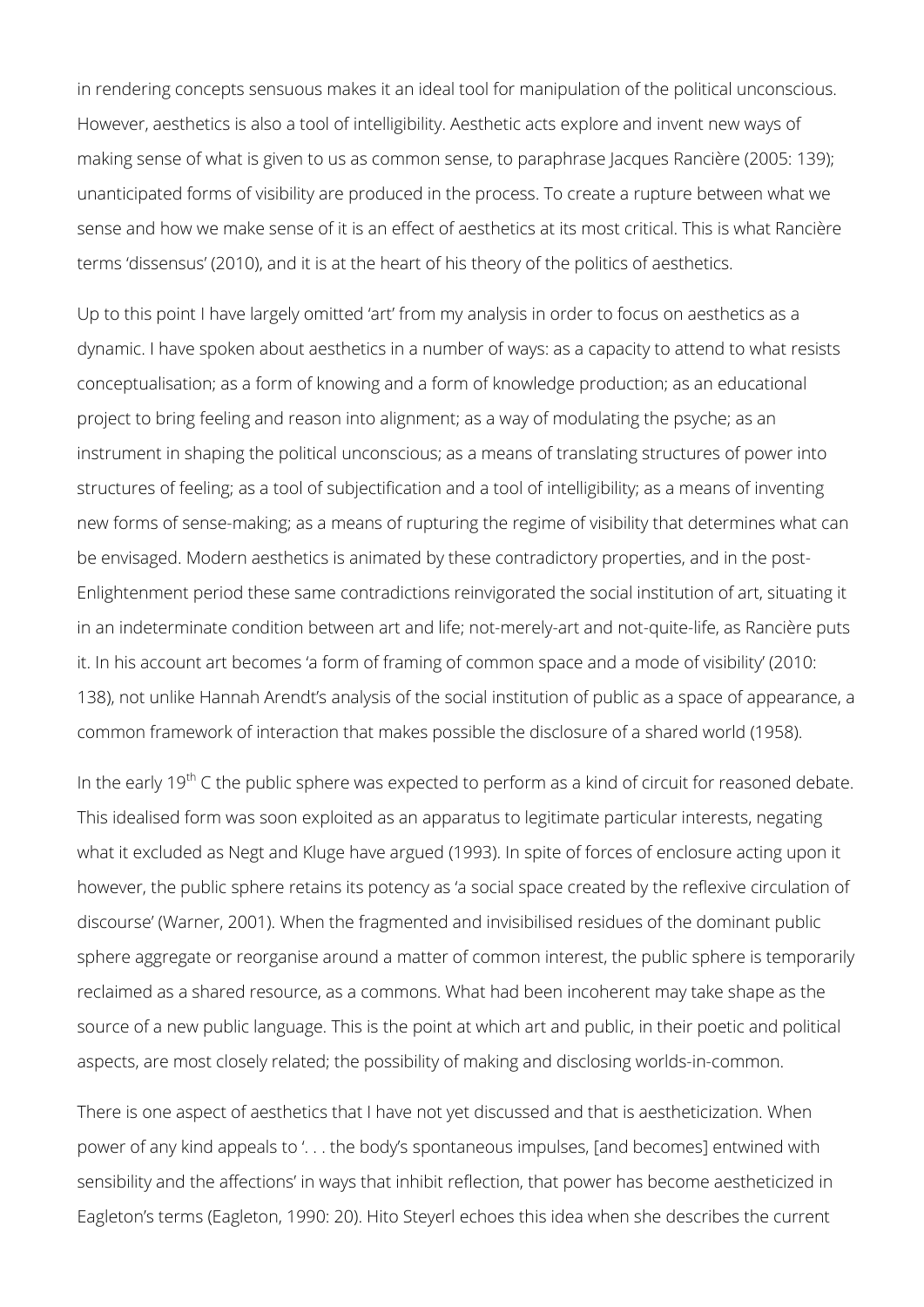era as one in which 'power operates . . . within the senses' (Steyerl, 2007). This 'Empire of the Senses' as she calls it is -

built on shock and attraction, on desire and disgust, on hatred and hysteria, on feeling and fear. The power to trigger, channel, mediate and market those emotions is a characteristic of contemporary power as such (ibid).

Politics, Steyerl argues, is not only aestheticized but is 'exercised as aesthetics' (ibid). Violence, sex and a state of emergency are fused to produce an atmosphere of heightened alert, conflating glamour, titillation and fear in what she calls a 'pornography' (ibid) that acts on the nervous system of populations.

Aesthetic practitioners who work with social relations as a site and to some extent as a medium of their work, myself included, harness the sensibility and the affectivity of those with whom we work. In what is often termed socially engaged art, social relations are exercised as aesthetics, ( here, I am using the term in a technical sense to refer to a set of operations that involves arranging, juxtaposing and framing elements for circulation in an economy of pleasure and taste). While the relations within a socially engaged art work may appear to be ethical and correct in a political sense, the aesthetic within which they are framed is always already legitimated by the same hegemonic forces that reproduce social inequality, so they are always aestheticized to some degree. What is contested is whether such an aestheticization negates the capacity of the work to rupture the regime of visibility within which it is legitimated; or to invent forms of sense-making that challenge the very distribution of power which makes the work possible; or to deconstruct the lexicon by which the work achieves its coherence. This is one of the key problems that I am testing and grappling with in my own practice-based research

[This graph](https://graphcommons.com/graphs/3b11d5a0-8748-48aa-a4c5-9bafdaf524b3?auto=true&layout=fd&webgl=false) is something that I have been constructing since the beginning of my PhD. It is an ongoing record of the social infrastructure taking shape through and around my research. All of the actors, institutions, physical spaces and events that have been involved in or interacted with my practicebased research are represented by a node and by lines of relation. Nodes expand in size as the number of their relations multiply, so the extent to which my research is co-produced with others is here made explicit and visible. Each of the actors in this diagram is someone who has responded to invitations or attended events that I have staged, or people who are contributing significantly to my practice in other ways. The form that is taking shape here is not a community so much as a social space organised around a matter of common interest. At this point that social space is quite homogenous in terms of class and status; I am working to expand beyond that bubble of privilege.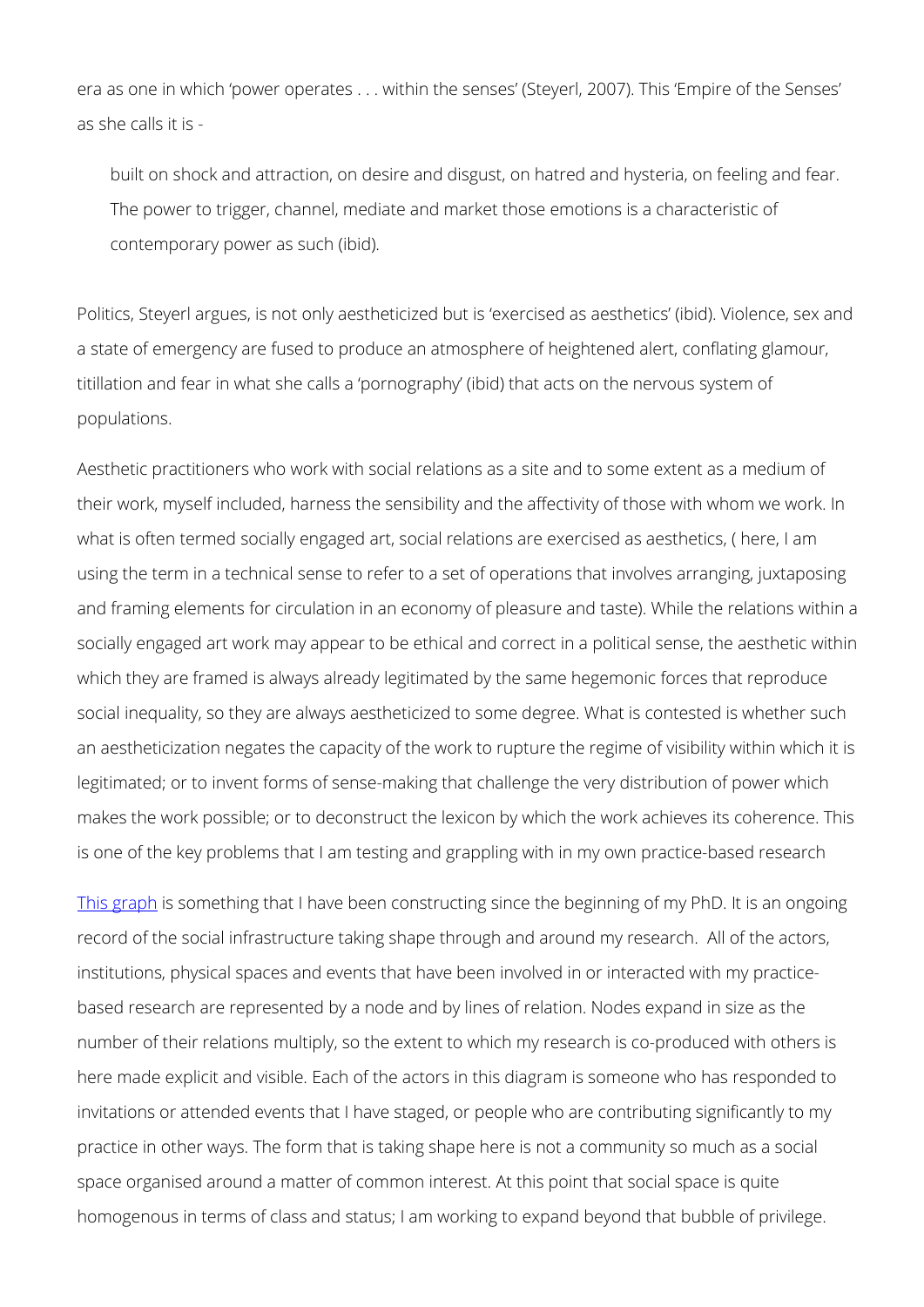I have been lucky to work at different times with architects, designers, urban planners, hackers and cultural geographers who are very much engaged in their work with questions of social justice. I have observed how they operate across different economies of value; use value, symbolic value, exchange value, time value and so on. They move fluidly between these demarcated spheres to generate tools and instruments to shape new common languages, but they also work as the need arises with art's modes of visibility, to explore slippages and folds in the production of meaning. I see a vibrant cultural expression of commons already emerging through those practices, and my proposal for a commonist aesthetics draws on what I have observed. A commonist aesthetics is intended to operate as a structuring principle and a productive interface between the theoretical-discursive aspects of commons on the one hand and the embodied sensorium of commoning on the other. The 'prosthetic space of art', to use Garoian's term (2013), will operate within that structure rather than the other way around. A performative, collective, embodied process of common sense-making, employing systems of art, design, publicness, economy etc., in a poetic and political effort to reconfigure what Garcés articulates as 'the "we" and the world that is amongst us' (2008); this is the route by which I am attempting to contribute to the worlding project of commons.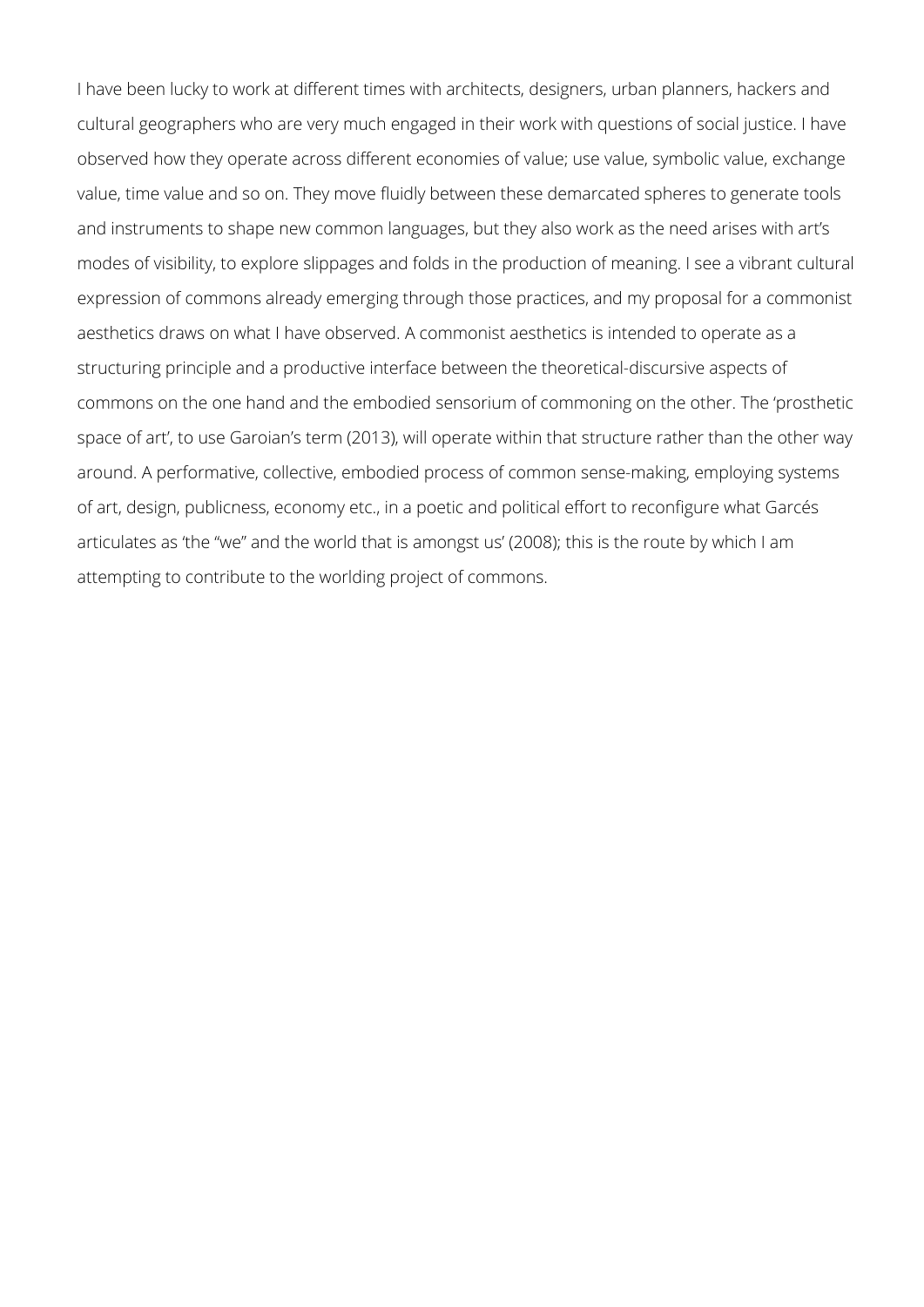## **REFERENCES**

Arendt, H., 1958, *The Human Condition,* Second edition, Ill: University of Chicago Press.

Balibar, E., 2016, Critique in the 21st Century, in *Radical Philosophy, Issue 200,* Nov/Dec 2016, pp 11- 21.

Bauwens, M., 2015, 'Commons and the City', Idea Talk, [https://www.youtube.com/watch?v=HAB\\_uB09FEw](https://www.youtube.com/watch?v=HAB_uB09FEw) [Retrieved September 2018].

Bowie, A., 2003, *Aesthetics and subjectivity: from Kant to Nietzsche,* Second edition, Manchester: Manchester UP.

Carper, B., 1978, Fundamental Patterns of Knowing in Nursing, *Advances in Nursing Science* 1(1), pp 13– 24.

Choi, B., Lütticken, S., and Seijdel, J., 2015, Commonist Aesthetics, in *Open! Platform for Art, Culture and*  the Public Domain, June 6, 2015,<https://www.onlineopen.org/commonist-aesthetics> [Accessed July 2018].

Dewey, J., 1980, *Art as Experience,* New York, NY: Perigee.

Duncan, J. and Duncan, N., 2004, *Landscapes of Privilege: The Politics of the Aesthetic in an American Suburb,* New York and London: Routledge. Eagleton, T., 1990, *The Ideology of the Aesthetic,* Wiley-Blackwell.

Eagleton, T., 1992, The Ideology of the Aesthetic, in Stephen Regan (ed.), *The Politics of Pleasure; Aesthetics and cultural theory,* Bristol: Open University Press, pp 17 – 32.

Garcés, M., 2008, What Are We Capable Of? From Consciousness to Embodiment in Critical Thought Today, in *Transversal, European Institute of Progressive Policy* [Online] <http://eipcp.net/transversal/0808/garces/en> [Retrieved July 2018]

Garoian, C., 2013, *The Prosthetic Pedagogy of Art; Embodied Research and Practice,* New York: SUNY Press.

Hodkinson, S., 2012: The new urban enclosures, in *City: analysis of urban trends, culture, theory, policy, action, 16:5,* 500-518

Kant, I. 1987 [1790], *The Critique of Judgement,* trans. Pluhrar, W., Indianapolis: Hackett.

Langer, S., 1957, *Problems of Art,* New York: Charles Schribner and Sons.

Mattei, U., 2013, First thoughts for a phenomenology of the Commons, in David Bollier and Silke Helfrich (eds) *The Wealth of the Commons, A World Beyond Market & State,* <http://wealthofthecommons.org/essay/first-thoughts-phenomenology-commons> [Retrieved August 2018].

Negt, O. and Kluge, A., 1993 [1972], *Public Sphere and Experience; Toward an Analysis of the Bourgeois and Proletarian Public Sphere (Öffentlichkeit und Erfahrung. Zur Organisationsanalyse von bürgerlicher und*